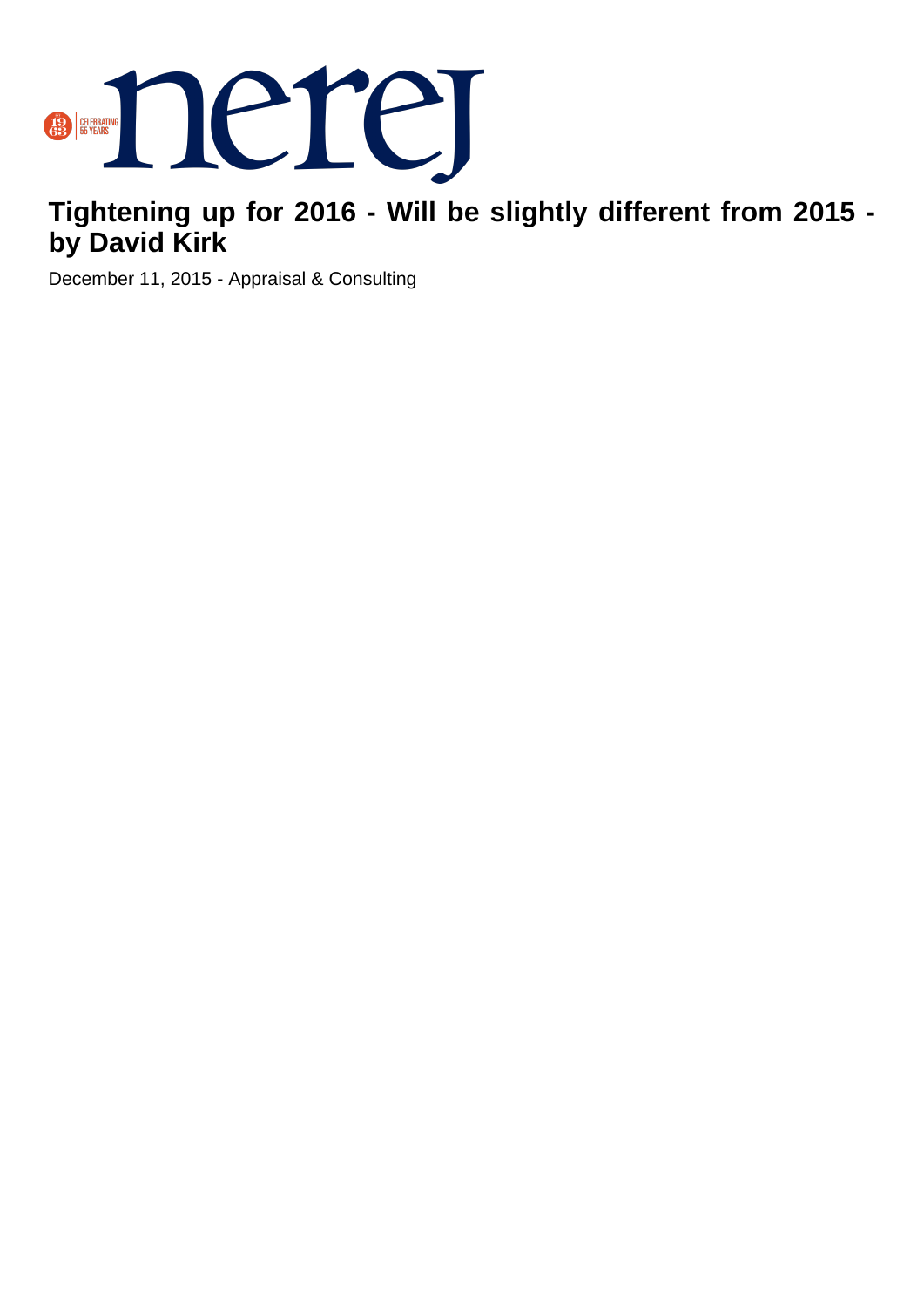

David Kirk, Kirk & Co.

Take your tax moves. Make your year-end transactions. Tighten up for 2016. Commercial real estate demand is derived from employment and economic trends. And the FED has determined that current data indicates a sustainable and stable economy and trends in line with expectations for the